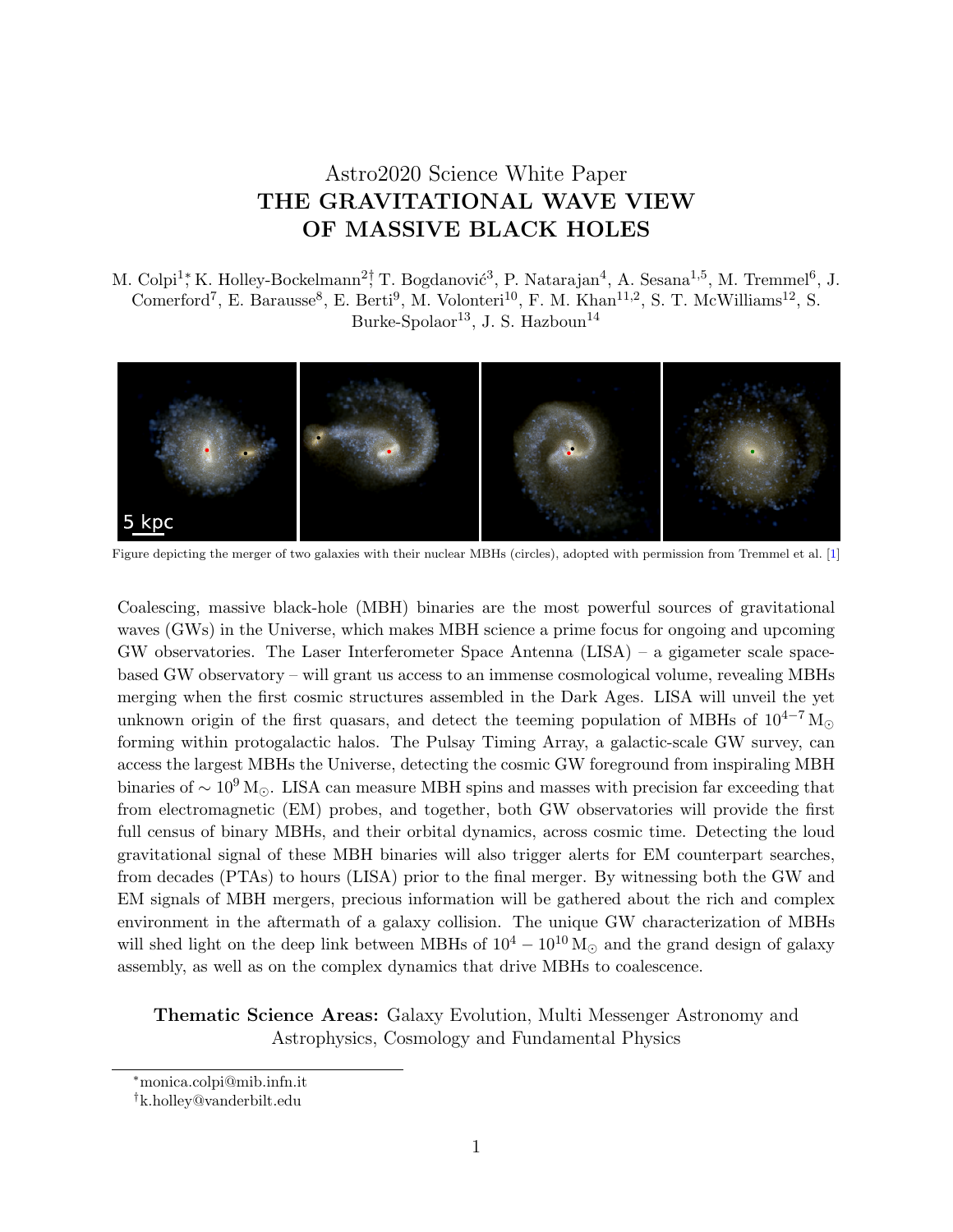### A New Window into the Cosmos

Gravity has its own messenger: GWs are ripples in the fabric of spacetime produced by nonaxisymmetric motions of matter. Traveling essentially unimpeded throughout the Universe, GWs carry unbiased information on their sources, from binary stellar remnants, to MBH collisions, to the Big Bang itself. GWs provide a clean way to measure the geometry of black hole spacetimes, including masses and spins, and even characterize their horizons [2, 3, 4]. With their strongly curved geometry and relativistic motion, coalescing MBH binaries generate a highly warped and dynamic spacetime – the strongest gravitational signals expected in the Universe. Moreover, their amplitude and frequency show a simple and universal scaling with mass, inherited from the fact that general relativity has no built-in fundamental scale. This gives us direct access to a huge range of black holes – from primordial to ultra-massive – by exploring different GW bands. With gravity as a messenger, we stand to revolutionize our understanding of the birth, growth, and evolution of MBHs, as well as their role in sketching the cosmological canvas of the Universe.

Most of what we know about MBHs thus far has been informed by EM observations of active galactic nuclei (AGN) over several epochs of cosmic evolution [5, 6]. During the Cosmic Dawn, starting at  $z \sim 20$ , mostly-neutral baryons in low-mass dark matter halos began to collapse and fragment, forming the first stars and seed black holes. The physics in this era is all but invisible to us in the EM window until it ends at  $z = 7.5$ , when a myriad of sources of ultra-violet radiation, including accreting MBHs, reionized the intergalactic neutral hydrogen into a hot, tenuous plasma [7]. The most

#### MBH Mysteries

- How are MBHs born and how do they grow?
- How efficiently do MBHs merge and how does this affect their galaxy hosts?
- What are the demographics of MBHs in the Universe?

distant quasars are now found at  $z \sim 7$ , when the Universe was less than one billion years old, posing extreme constraints on their formation squarely in this heretofore unobserved era[8]. These rare, overluminous sources are probing the tip of an underlying population of yet undiscovered much fainter objects. GW observations will be key to unveiling the existence of and physics governing MBHs within the Cosmic Dawn.

Well after MBH seeds are sown comes the epoch of Cosmic Noon, extending from  $z \sim 6$ to 2. This is the epoch of galaxy growth through repeated major mergers, accretion of lower mass dark-matter halos, and cold gas flowing in along dark matter filaments [9, 10, 11, 12]. Around  $z \sim 2$ , the cosmic integrated star formation rate and AGN activity reach their peak, followed by a decline that extends to the present day [5]. Though it is widely accepted that AGN activity and major mergers are related, the precise details of how MBHs assemble during this epoch is an open question, one that GWs provide unique data to answer.

Upcoming GW observations serve complementary views of the cosmos. GWs at low frequency will observe the origin and evolution of the most extreme and enigmatic objects in the Universe: massive black holes. In this whitepaper, we describe the science that can be obtained by LISA, the first-generation space-based GW observatory. By design, LISA will provide key observations needed revolutionize out view of MBHs [13], filling an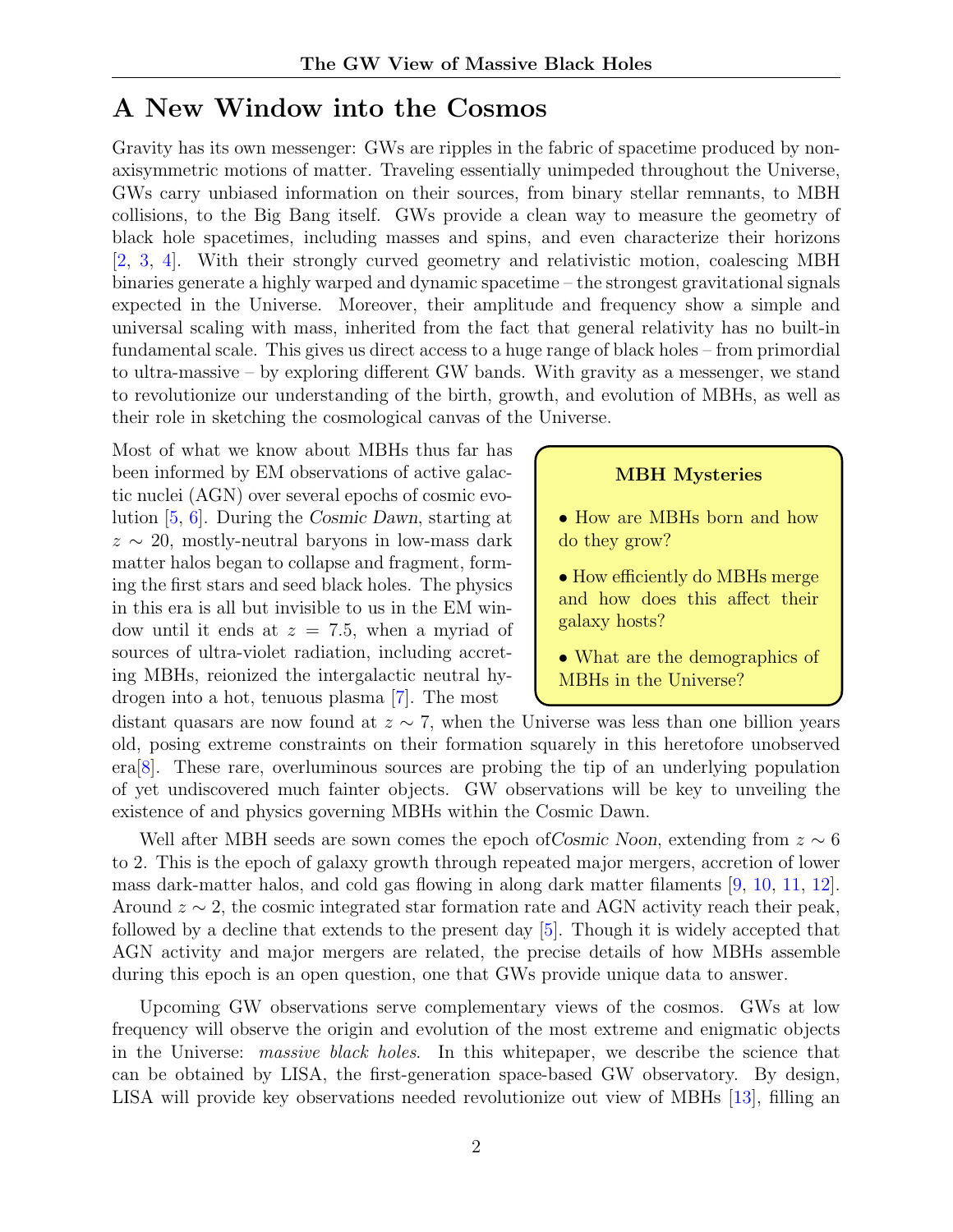unobserved gap of ∼9 orders of magnitude between nHz, where Pulsar Timing Arrays (PTAs) are sensitive to supermassive black holes orbiting on timescales of decades  $[14]$ , and  $\geq$ Hz, where ground-based observatories probe the last fraction of a second of stellar mass black hole mergers.

### Massive Black Holes in the Gravitational Universe

The GW signals from comparable mass ratio coalescing MBHs are similar in shape to the first signal ever detected, GW150914 [15], and the subsequent stellar black-hole binary mergers. Indeed, one simply needs to appropriately rescale the time variable – making the signal longer lasting (from seconds to months)– and the amplitude – which results in signalto-noise ratios (SNRs) as high as ∼ 1000, to be compared to SNRs of a few tens at most for today's Advanced LIGO and Advanced Virgo. Because of this rescaling, the GW frequency of merging binary MBHs with total masses of  $10^4 \text{ M}_{\odot} - 10^7 \text{ M}_{\odot}$  falls squarely within LISA's bandwidth (which extends from about 100  $\mu$ Hz to 100 mHz) in the late inspiral, merger and ringdown phase of the binary evolution. The best sensitivity will be reached for MBHs with masses comparable to the one residing at the heart of the Milky Way, i.e.  $\sim 10^5 \,\mathrm{M}_{\odot} - 10^6 \,\mathrm{M}_{\odot}$ . The galaxy mass function suggests that these 'low-mass' MBHs are the most common, but the least well-known in terms of basic demographics, birth, growth, dynamics and connection to their galaxy host [16].

Figure 1 shows the vastness of the LISA exploration volume: lines of constant SNR are depicted in the  $M_B - z$  plane, where  $M_B$  is the mass of the binary in the source frame. LISA will be unique at detecting the GW signal from coalescing binaries between  $10^4 M_{\odot}$  and a few  $10^7 \text{ M}_{\odot}$ , with SNR higher than 20 at formation redshifts z as large as 20, and SNR as high as a few thousands at low redshifts [2, 13].

#### Solving MBH Mysteries

- LISA will measure the masses and spins of coalescing MBHs to a few % accuracy in  $10^4 - 10^7$  M<sub>o</sub> binaries out to  $z \sim 20$ .
- GWs will unveil the MBH growth via mergers, and their accretion history via mass and spin measurements.
- GWs will shed light on the co-evolution of galaxies and MBHs.

Detecting coalescing MBH binaries with  $M_{\rm B}$  of  $10^4 - 10^6$  M<sub>o</sub> at  $z > 10$  will provide unique insights into the initial masses, occupation fraction, and early growth of the first seed BHs, ancestors of the MBHs [17, 18]. This will inform us about the physics producing the seeds, whether it involves the first generation of metal-free stars, the direct collapse of massive clouds [19], the collapse of hyper-massive stars formed in stellar runaway collisions [20], or a different process altogether, such as primordial black holes formed in the early Universe, before the epoch of galaxy formation [21]. Knowledge

of this population will anchor the initial conditions of MBH cosmic evolution, setting the stage for their subsequent mass growth and merger rate.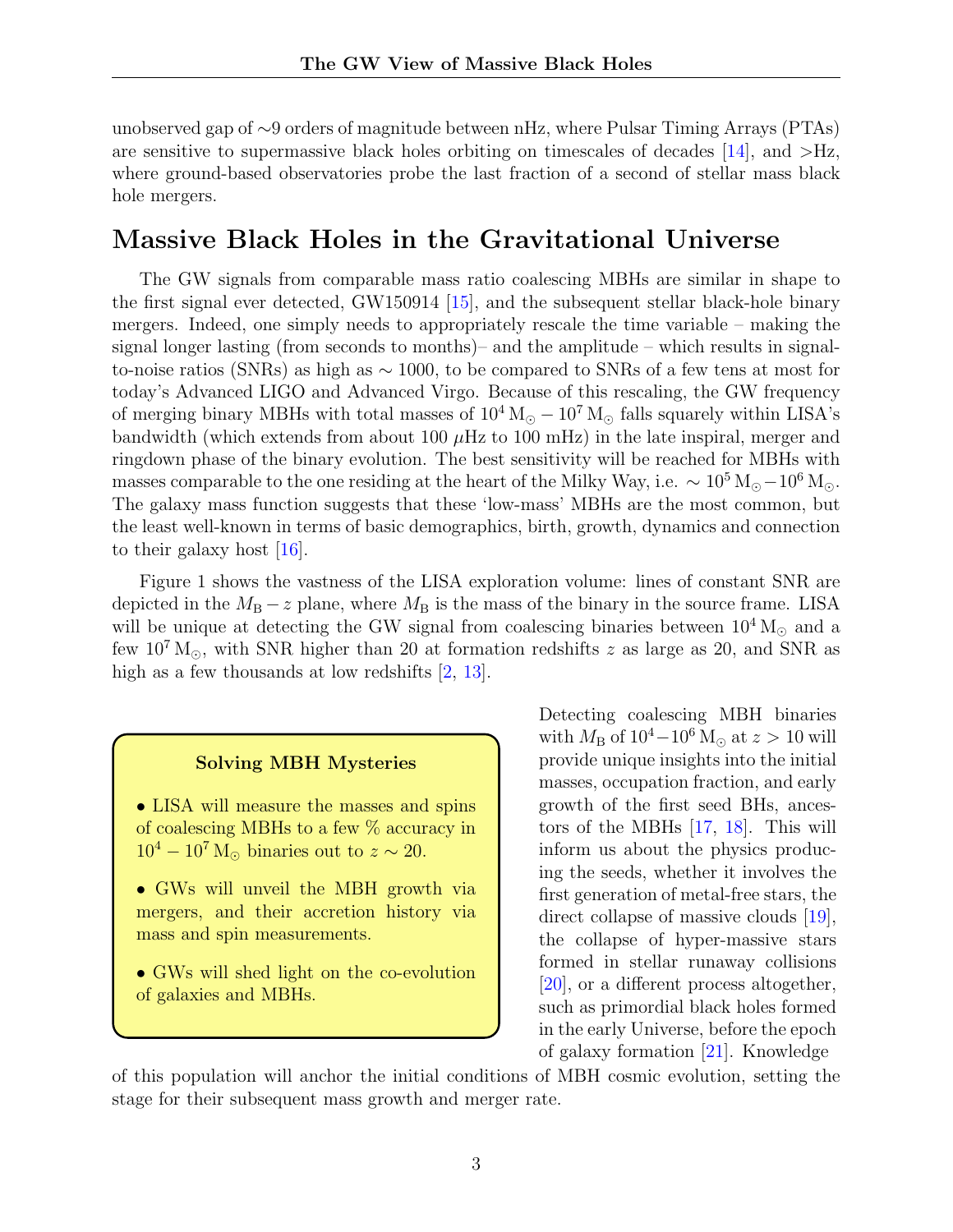

Figure 1: Contours of constant SNR as a function of redshift (cosmic time) and source-frame binary mass  $M<sub>B</sub>$  for the LISA observatory. For this figure, the MBHs are non spinning and have mass ratio  $q = 0.5$ . Overlaid is an illustration of evolutionary tracks ending with the formation of a MBH at  $z \sim 3$ . Black dots and arrows represent the MBHs and their spins, respectively. MBHs are embedded in galaxy halos (white-yellow circles) and experience episodes of accretion (black lines) and mergers. Black stars refer to the most distant long Gamma-Ray Burst host, quasar and galaxy detected so far.

Between about  $3 \leq z \leq 10$ , LISA will detect the inspiral, merger and ringdown of sources with  $10^5 < M_{\rm B} / M_{\odot} < 10^7$ , enabling the measurement of their intrinsic masses with accuracies at the percent level [2]. GW signals will also carry exquisite information on the MBH spins, which enhance the GW amplitude, introducing modulations in the signal due to precession. Spins of MBHs powering AGN are difficult to measure from their EM spectra [22]. On the contrary, the spin of the larger (smaller) MBH in a binary will be measured from the GW signal with absolute error of better than 0.01 (0.1) in several LISA events, and the spin misalignment relative to the orbital angular momentum will be determined to within 10 degrees or better [2]. Individual spins prior to the merger encode information on whether accretion, which shaped both the MBH mass and spin evolution, was coherent (leading to spins close to maximal and small misalignment angles) or chaotic (leading to lower average spins and random spin orientations over the black hole life cycle) [23, 24, 25].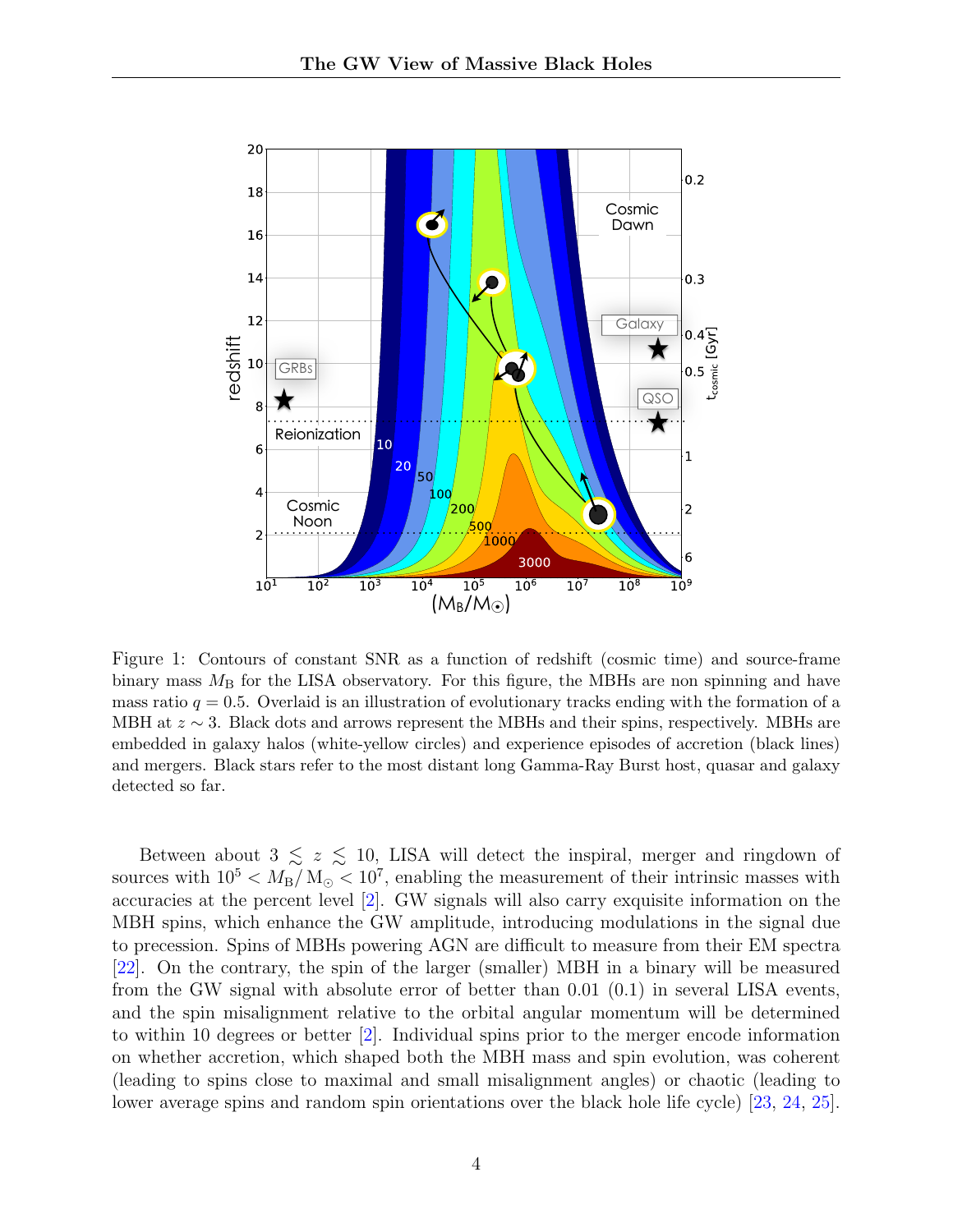This will give us the unprecedented opportunity to reconstruct the MBH cosmic history from GW observations alone [26]. Moreover, by measuring the angle between BH spins and the angular momentum, crucial information will be gathered about the interaction between the MBHs and their environment and about whether the binary evolution is driven by the gas. In particular, gas can exert dissipative torques on the BH spins, potentially aligning them with the gas angular momentum. This also has crucial implications for the fate of the MBH produced by the merger, which could be imparted a large GW recoil velocity in the presence of large spin orbit misalignment prior to merger [27, 28, 29, 30, 31, 32, 33, 34, 35].

As illustrated in Figure 1, GWs from MBHs are incredibly strong, and the advantage of this fact cannot be understated. At Cosmic Noon, right when galaxy mergers are rife, MBH mergers become extraordinarily loud, which enables precise measurements of the source parameters over 12 billion years of cosmic time. MBH coalescences may not occur in vacuum, and low-redshift ( $z \lesssim 2$ ) binaries of  $10^5 < M_{\rm B}/M_{\odot} < 10^7$  surrounded by circumbinary gas, may outshine in the optical and X-rays during the inspiral and merger proper, becoming key targets for EM follow up, with advance warning of hours. These mergers will be localized within 10 or even  $0.4 \text{ deg}^2$ , corresponding to the field of view of Large Synoptic Survey Telescope and of the Athena WFI [36], respectively. The science with contemporaneous EM and GW observations is spectacular. It has the potential to discover the yet unknown periodic emission from shocked gas surrounding the two MBHs in the violently changing spacetime before merger [37, 38, 39, 40, 41], flashes, bursts and jetted emission at merger [42, 43], and also post-merger afterglow signatures [44]. Linking masses and spins determined with exquisite precision by the GW signal with EM emission will be paramount.

#### Deciphering the Astrophysics Behind the Discovery

At all redshifts, forming a MBH binary after a galaxy merger requires dissipation of orbital energy and efficient transport of angular momentum from the galaxy scale of hundreds of thousands of parsecs to the micro-parsec scale, when the merger gives birth to a new, single MBH [45, 46, 47, 48, 49, 50, 51, 52]. The physics governing the orbital evolution of a MBH pair on each scale is dramatically different. The process starts with the assembly of galaxy haloes and is followed by galaxy collisions, which all occur on cosmological scales [1]. In the new galaxy, the pairing, hardening, and coalescence of two MBHs is a complicated dynamical problem. The processes of galaxy and MBH binary dynamics are intimately connected. The link is provided by several strands of highly-coupled non-linear physics that ignites star formation, triggers nuclear inflows of gas, excites stellar and AGN feedback, and transports the incoming MBHs toward the center of the newly formed galaxy host. The cover page here depicts the merger of two galaxies and their embedded MBHs (circles), extracted from the cosmological simulation Romulus25, which tracks MBH pairs down to sub-kpc distances [1, 53], still too widely separated for GWs to dominate, yet at the frontier of cosmological simulations of our day. Given the overwhelmingly large dynamical range involved in this problem, numerical simulations coupled to semi-analytical models and subgrid physics are precious tools to assist us in the interpretation of LISA data. Masses, mass ratios, eccentricities and spins, which are encoded in the GW signal, can be connected to the physical processes leading to MBH binary formation and growth. For example, the eccentricity is largely amplified by stellar scatterings [54, 55], which is determined by the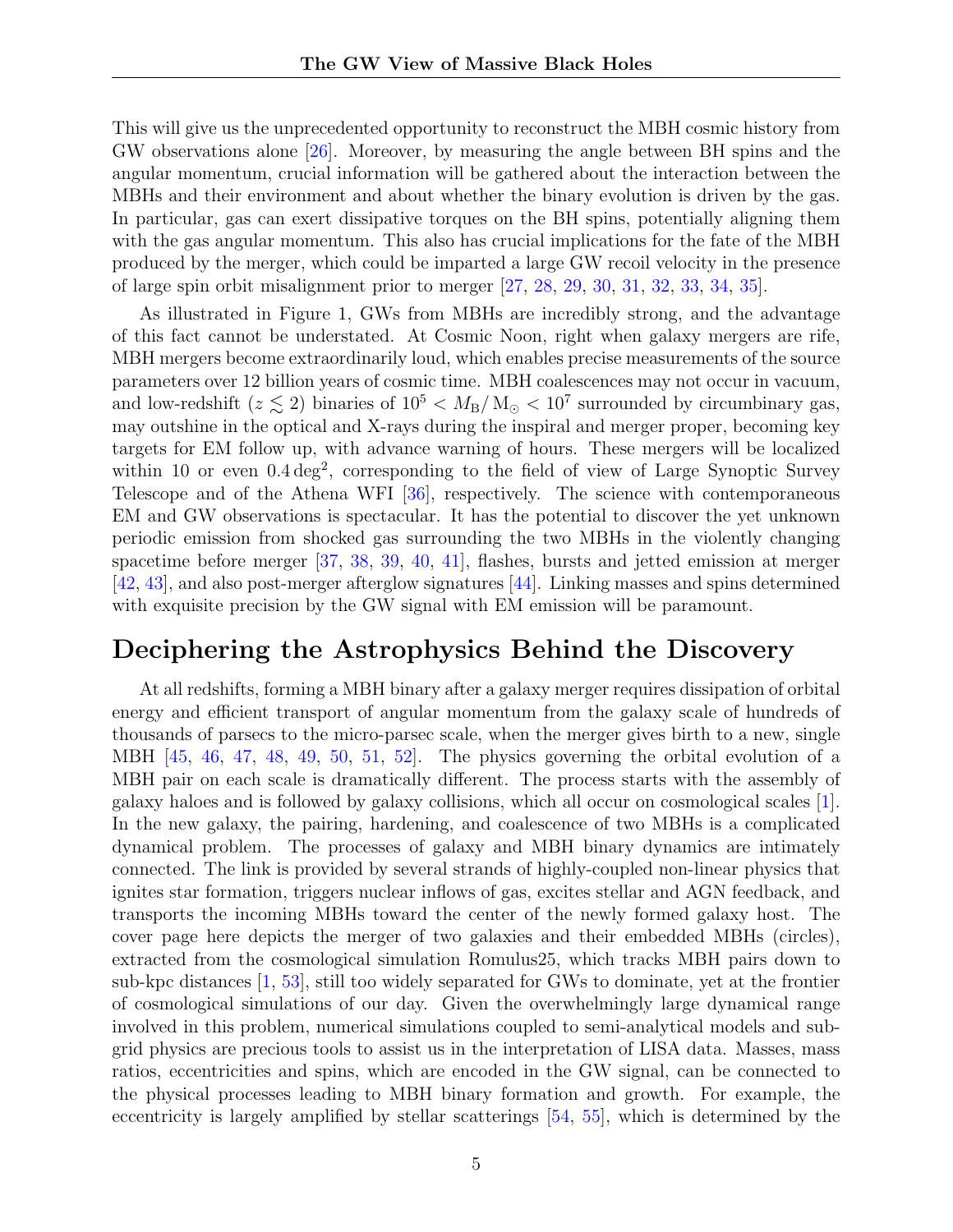shape and kinematics of the background stellar potential. Meanwhile, the mass ratios and encounter geometries determine the efficiency of dynamical friction and sinking times [56], and spin magnitudes and orientations reflect BH interactions with massive gas discs [26]. Therefore, not only will LISA detect MBH binaries at the very end of their journey, but it will also unveil the cosmic evolution of the interplay between MBH binary dynamics and their host galaxies properties as they co-assemble in the cosmic web.

The rates (3-20 per year in a conservative scenario) and properties of merging MBH binaries are inevitably connected with those of their host galaxies, and ultimately to the evolving large scale structure of the Universe [57]. Complimentary to LISA, the North American Nanohertz Observatory for GWs [58] and other PTAs are targeting the GW foreground from very massive MBH binaries of  $10^8 - 10^9$  M<sub>o</sub> at nHz frequencies observed during their inspiral phases up to  $z \sim 1$  [59]. The spectrum of the GW foreground contains precious information on how the giant MBHs pair and interact with the broader galaxy dynamics. Deciphering the information encoded in the LISA and PTA observations will grant us access to physics spanning a remarkable range, from the galactic scale down to the MBH horizon some 12 orders of magnitude smaller. In the coming years, observations of galaxies in deep fields coupled to forefront cosmological simulations will help us to interpret rate of MBH mergers as measured by LISA and PTAs in the low-frequency gravitational Universe. With its unique and nearly complete census of coalescing massive black hole binaries, from the Cosmic Dawn to the local Universe, GW observations will be a game changer in our understanding of the deepest mysteries of MBH birth, growth and coevolution, shedding light on structure formation, galaxy evolution and dynamics, accretion and fundamental physics.

Space-based and pulsar timing gravitational wave observatories will cement the role of GWs as precise MBH probes across cosmic history, providing definitive answers about their origins and evolution. Interpreting the GW view of MBHs in the context of large scale structure, galaxy formation, and evolution requires a broad scientific vision that includes detailed modeling, inference, statistics, and input from EM surveys. By using MBH mergers as signposts for galaxy formation and assembly, we are poised for a paradigm shift in our understanding of MBHs and the Universe.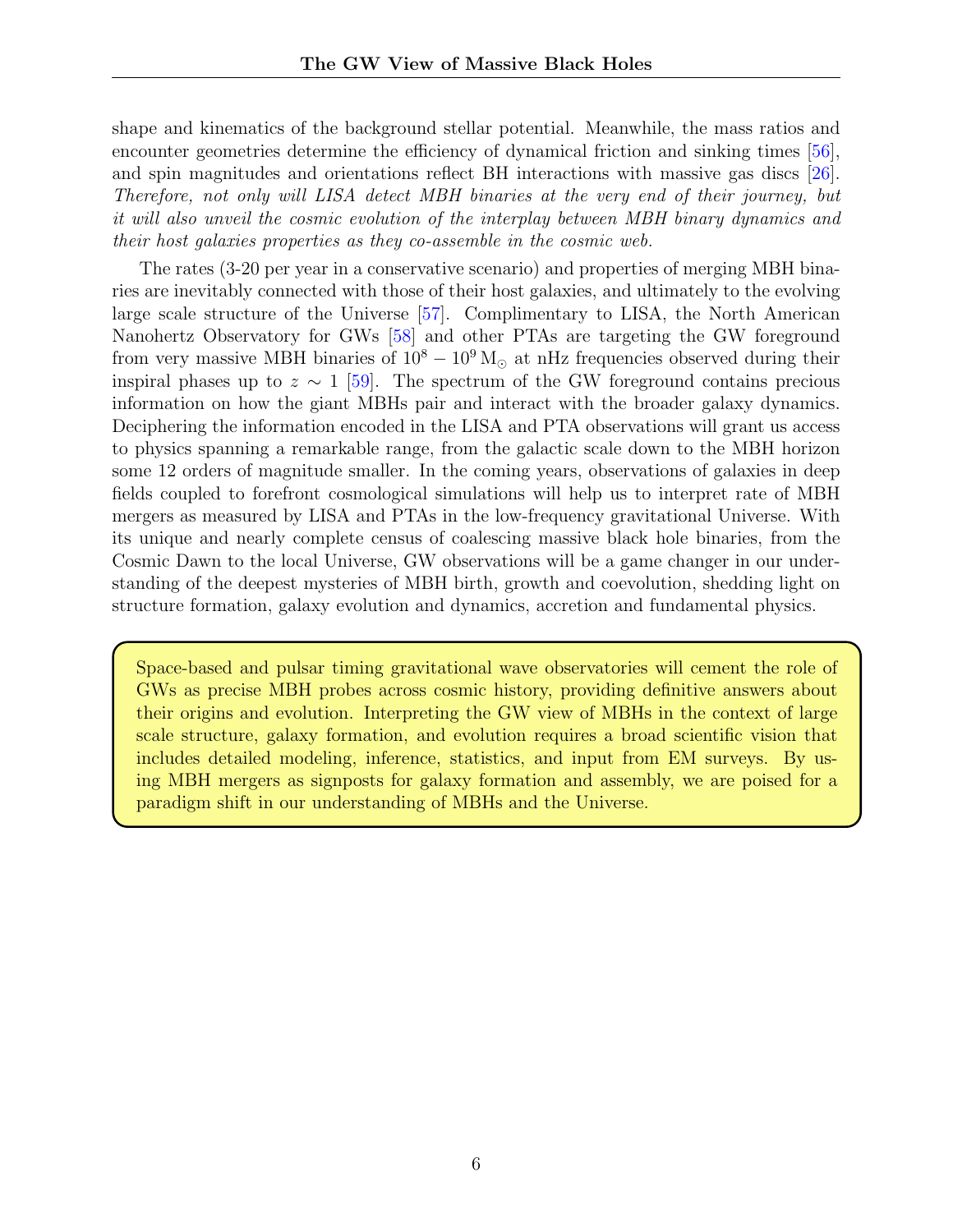# References

- [1] M. Tremmel, F. Governato, M. Volonteri, T. R. Quinn, and A. Pontzen. Dancing to CHANGA: a self-consistent prediction for close SMBH pair formation time-scales following galaxy mergers. Monthly Notices of the Royal Astronomical Society, 475:4967– 4977, April 2018. doi: 10.1093/mnras/sty139.
- [2] A. Klein, E. Barausse, A. Sesana, A. Petiteau, E. Berti, S. Babak, J. Gair, S. Aoudia, I. Hinder, F. Ohme, and B. Wardell. Science with the space-based interferometer eLISA: Supermassive black hole binaries. Physical Review D, 93(2):024003, January 2016. doi: 10.1103/PhysRevD.93.024003.
- [3] E. Berti, A. Sesana, E. Barausse, V. Cardoso, and K. Belczynski. Spectroscopy of Kerr Black Holes with Earth- and Space-Based Interferometers. Physical Review Letters, 117 (10):101102, September 2016. doi: 10.1103/PhysRevLett.117.101102.
- [4] V. Cardoso, E. Franzin, A. Maselli, P. Pani, and G. Raposo. Testing strong-field gravity with tidal Love numbers. Physical Review D,  $95(8):084014$ , April 2017. doi: 10.1103/ PhysRevD.95.084014.
- [5] T. M. Heckman and P. N. Best. The Coevolution of Galaxies and Supermassive Black Holes: Insights from Surveys of the Contemporary Universe. Annual Reviews of Astronomy & Astrophysics, 52:589–660, August 2014. doi: 10.1146/ annurev-astro-081913-035722.
- [6] P. Madau and M. Dickinson. Cosmic Star-Formation History. Annual Reviews of Astronomy & Astrophysics, 52:415–486, August 2014. doi: 10.1146/annurev-astro-081811-125615.
- [7] Planck Collaboration. Planck 2018 results. VI. Cosmological parameters. ArXiv e-prints, July 2018.
- [8] E. Ba˜nados, B. P. Venemans, C. Mazzucchelli, E. P. Farina, F. Walter, F. Wang, R. Decarli, D. Stern, X. Fan, F. B. Davies, J. F. Hennawi, R. A. Simcoe, M. L. Turner, H.-W. Rix, J. Yang, D. D. Kelson, G. C. Rudie, and J. M. Winters. An 800-million-solar-mass black hole in a significantly neutral Universe at a redshift of 7.5. Nature, 553:473–476, January 2018. doi: 10.1038/nature25180.
- [9] S. D. M. White and M. J. Rees. Core condensation in heavy halos - A two-stage theory for galaxy formation and clustering. Monthly Notices of the Royal Astronomical Society, 183:341–358, May 1978. doi: 10.1093/mnras/183.3.341.
- [10] J. E. Barnes and L. Hernquist. Transformations of Galaxies. II. Gasdynamics in Merging Disk Galaxies. The Astrophysical Journal, 471:115, November 1996. doi: 10.1086/ 177957.
- [11] S. D. M. White and C. S. Frenk. Galaxy formation through hierarchical clustering. The Astrophysical Journal, 379:52–79, September 1991. doi: 10.1086/170483.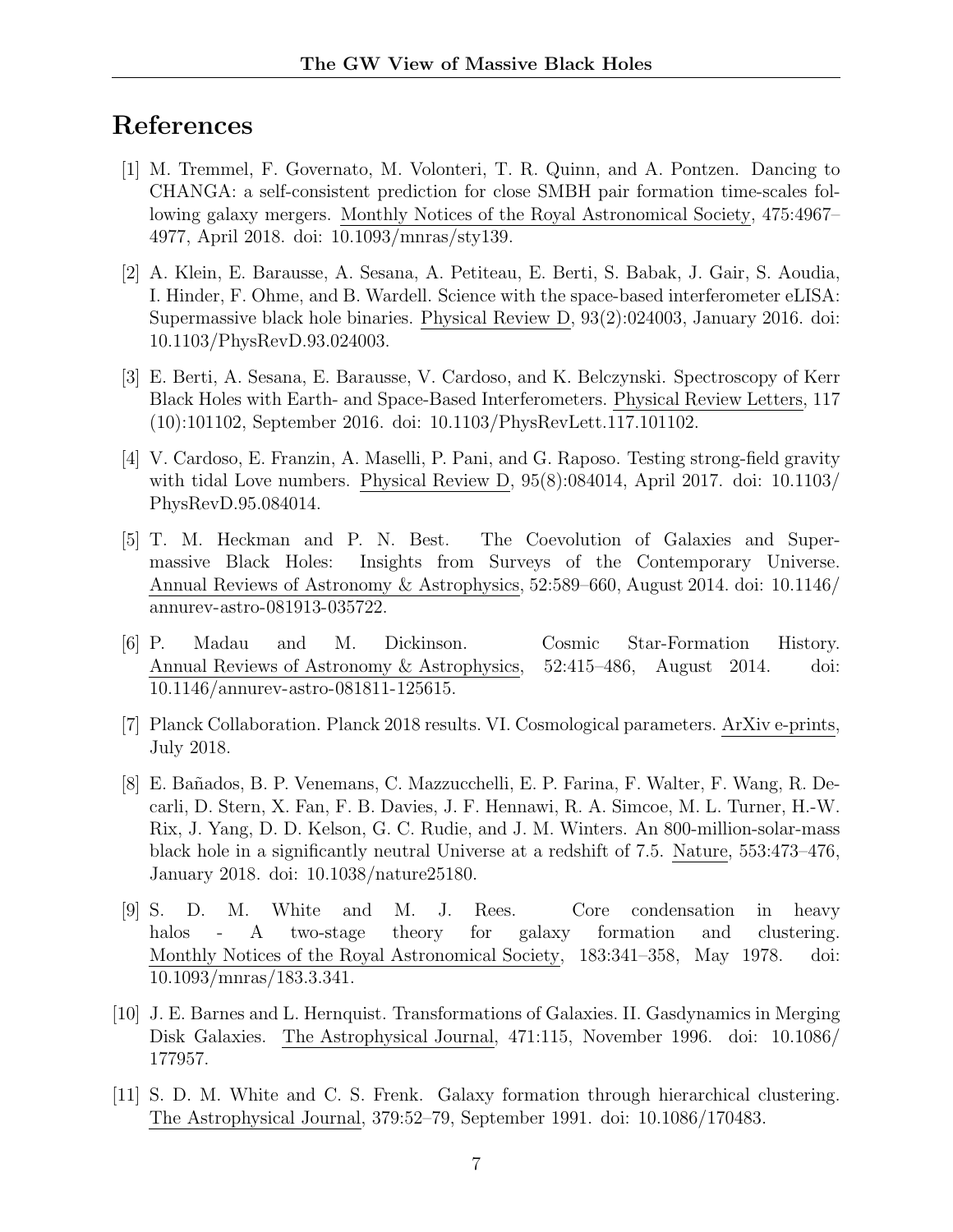- [12] A. Dekel, Y. Birnboim, G. Engel, J. Freundlich, T. Goerdt, M. Mumcuoglu, E. Neistein, C. Pichon, R. Teyssier, and E. Zinger. Cold streams in early massive hot haloes as the main mode of galaxy formation. Nature, 457:451–454, January 2009. doi: 10.1038/ nature07648.
- [13] Amaro-Seoane et al. LISA Consortium. Laser Interferometer Space Antenna. ArXiv e-prints, February 2017.
- [14] J. P. W. Verbiest, L. Lentati, G. Hobbs, R. van Haasteren, P. B. Demorest, G. H. Janssen, J.-B. Wang, G. Desvignes, R. N. Caballero, M. J. Keith, D. J. Champion, Z. Arzoumanian, S. Babak, C. G. Bassa, N. D. R. Bhat, A. Brazier, P. Brem, M. Burgay, S. Burke-Spolaor, S. J. Chamberlin, S. Chatterjee, B. Christy, I. Cognard, J. M. Cordes, S. Dai, T. Dolch, J. A. Ellis, R. D. Ferdman, E. Fonseca, J. R. Gair, N. E. Garver-Daniels, P. Gentile, M. E. Gonzalez, E. Graikou, L. Guillemot, J. W. T. Hessels, G. Jones, R. Karuppusamy, M. Kerr, M. Kramer, M. T. Lam, P. D. Lasky, A. Lassus, P. Lazarus, T. J. W. Lazio, K. J. Lee, L. Levin, K. Liu, R. S. Lynch, A. G. Lyne, J. Mckee, M. A. McLaughlin, S. T. McWilliams, D. R. Madison, R. N. Manchester, C. M. F. Mingarelli, D. J. Nice, S. Osłowski, N. T. Palliyaguru, T. T. Pennucci, B. B. P. Perera, D. Perrodin, A. Possenti, A. Petiteau, S. M. Ransom, D. Reardon, P. A. Rosado, S. A. Sanidas, A. Sesana, G. Shaifullah, R. M. Shannon, X. Siemens, J. Simon, R. Smits, R. Spiewak, I. H. Stairs, B. W. Stappers, D. R. Stinebring, K. Stovall, J. K. Swiggum, S. R. Taylor, G. Theureau, C. Tiburzi, L. Toomey, M. Vallisneri, W. van Straten, A. Vecchio, Y. Wang, L. Wen, X. P. You, W. W. Zhu, and X.-J. Zhu. The International Pulsar Timing Array: First data release. Monthly Notices of the Royal Astronomical Society, 458:1267–1288, May 2016. doi: 10.1093/mnras/stw347.
- [15] B. P. Abbott, R. Abbott, T. D. Abbott, M. R. Abernathy, F. Acernese, K. Ackley, C. Adams, T. Adams, P. Addesso, R. X. Adhikari, and et al. Observation of Gravitational Waves from a Binary Black Hole Merger. Physical Review Letters, 116(6):061102, February 2016. doi: 10.1103/PhysRevLett.116.061102.
- [16] J. Kormendy and L. C. Ho. Coevolution (Or Not) of Supermassive Black Holes and Host Galaxies. Annual Reviews of Astronomy & Astrophysics, 51:511–653, August 2013. doi: 10.1146/annurev-astro-082708-101811.
- [17] M. Volonteri. Formation of supermassive black holes. Astronomy & Astrophysics Review, 18:279–315, July 2010. doi: 10.1007/ s00159-010-0029-x.
- [18] P. Natarajan. Seeds to monsters: tracing the growth of black holes in the universe. General Relativity and Gravitation, 46:1702, May 2014. doi: 10.1007/ s10714-014-1702-6.
- [19] M. A. Latif and A. Ferrara. Formation of Supermassive Black Hole Seeds. Publications of the Astronomical Society of Australia, 33:e051, October 2016. doi: 10.1017/pasa.2016.41.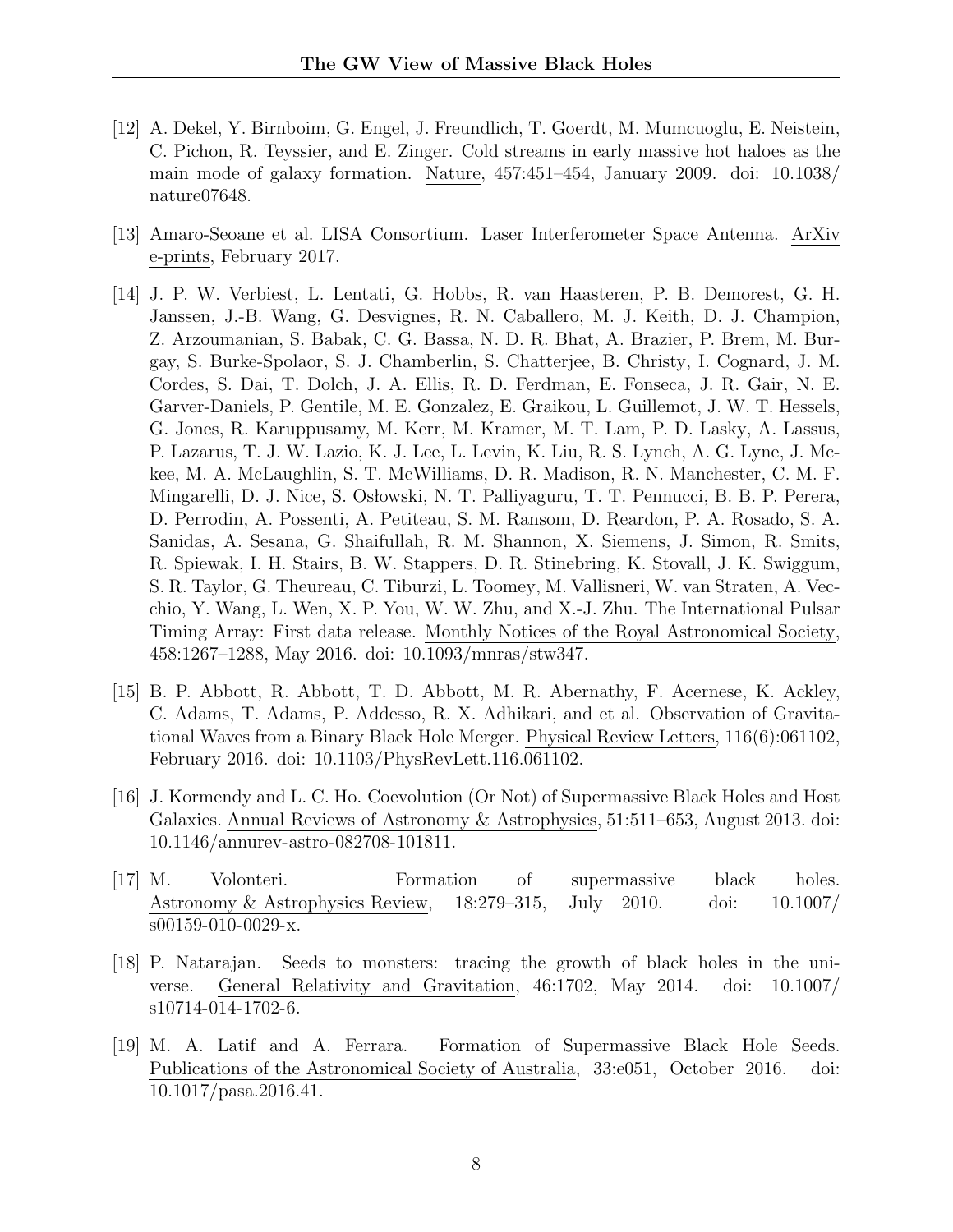- [20] B. Devecchi, M. Volonteri, E. M. Rossi, M. Colpi, and S. Portegies Zwart. Highredshift formation and evolution of central massive objects - II. The census of BH seeds. Monthly Notices of the Royal Astronomical Society, 421:1465–1475, April 2012. doi: 10.1111/j.1365-2966.2012.20406.x.
- [21] J. L. Bernal, A. Raccanelli, L. Verde, and J. Silk. Signatures of primordial black holes as seeds of supermassive black holes. Journal of Cosmology and Astroparticle Physics, 5:017, May 2018. doi: 10.1088/1475-7516/2018/05/017.
- [22] C. S. Reynolds. Measuring Black Hole Spin Using X-Ray Reflection Spectroscopy. Space Science Reviews, 183:277–294, September 2014. doi: 10.1007/s11214-013-0006-6.
- [23] A. R. King, S. H. Lubow, G. I. Ogilvie, and J. E. Pringle. Aligning spinning black holes and accretion discs. Monthly Notices of the Royal Astronomical Society, 363:49– 56, October 2005. doi: 10.1111/j.1365-2966.2005.09378.x.
- [24] E. Barausse. The evolution of massive black holes and their spins in their galactic hosts. Monthly Notices of the Royal Astronomical Society, 423:2533–2557, July 2012. doi: 10.1111/j.1365-2966.2012.21057.x.
- [25] A. Sesana, E. Barausse, M. Dotti, and E. M. Rossi. Linking the Spin Evolution of Massive Black Holes to Galaxy Kinematics. The Astrophysical Journal, 794:104, October 2014. doi: 10.1088/0004-637X/794/2/104.
- [26] E. Berti and M. Volonteri. Cosmological Black Hole Spin Evolution by Mergers and Accretion. The Astrophysical Journal, 684:822-828, September 2008. doi: 10.1086/ 590379.
- [27] M. Campanelli, C. O. Lousto, Y. Zlochower, and D. Merritt. Maximum Gravitational Recoil. Physical Review Letters, 98(23):231102, June 2007. doi: 10.1103/PhysRevLett. 98.231102.
- $[28]$  T. Bogdanović, C. S. Reynolds, and M. C. Miller. Alignment of the Spins of Supermassive Black Holes Prior to Coalescence. The Astrophysical Journal Letters, 661: L147–L150, June 2007. doi: 10.1086/518769.
- [29] Z. Haiman, B. Kocsis, and K. Menou. The Population of Viscosity- and Gravitational Wave-driven Supermassive Black Hole Binaries Among Luminous Active Galactic Nuclei. The Astrophysical Journal, 700:1952–1969, August 2009. doi: 10.1088/0004-637X/ 700/2/1952.
- [30] M. Dotti, M. Volonteri, A. Perego, M. Colpi, M. Ruszkowski, and F. Haardt. Dual black holes in merger remnants - II. Spin evolution and gravitational recoil. Monthly Notices of the Royal Astronomical Society, 402:682–690, February 2010. doi: 10.1111/j.1365-2966.2009.15922.x.
- [31] M. Kesden, U. Sperhake, and E. Berti. Relativistic Suppression of Black Hole Recoils. The Astrophysical Journal, 715:1006–1011, June 2010. doi: 10.1088/0004-637X/715/2/ 1006.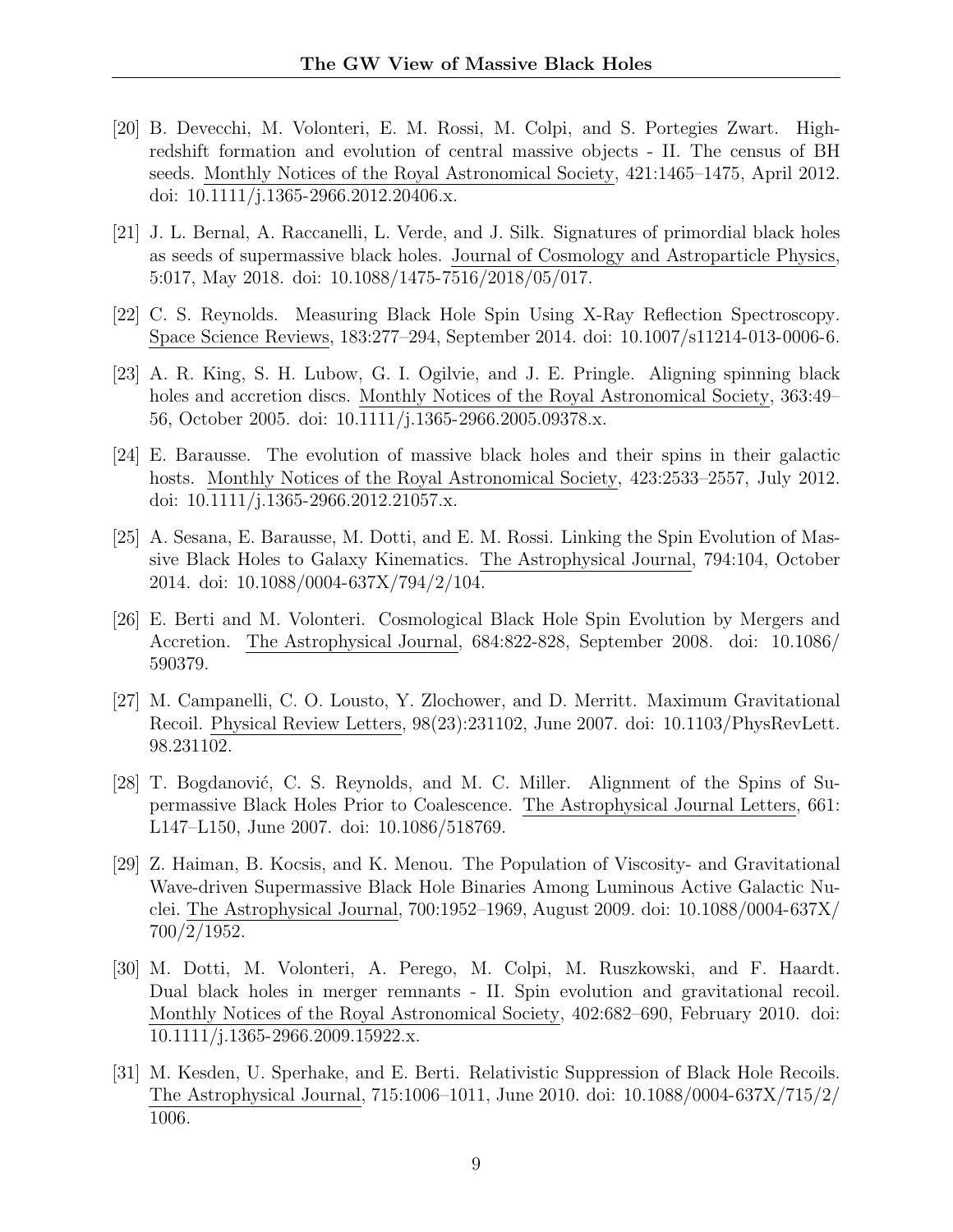- [32] C. Roedig, A. Sesana, M. Dotti, J. Cuadra, P. Amaro-Seoane, and F. Haardt. Evolution of binary black holes in self gravitating discs. Dissecting the torques. Astronomy & Astrophysics, 545:A127, September 2012. doi: 10.1051/0004-6361/ 201219986.
- [33] E. Berti, M. Kesden, and U. Sperhake. Effects of post-Newtonian spin alignment on the distribution of black-hole recoils. Physical Review D, 85(12):124049, June 2012. doi: 10.1103/PhysRevD.85.124049.
- [34] C. O. Lousto, Y. Zlochower, M. Dotti, and M. Volonteri. Gravitational recoil from accretion-aligned black-hole binaries. Physical Review D, 85(8):084015, April 2012. doi: 10.1103/PhysRevD.85.084015.
- [35] M. C. Miller and J. H. Krolik. Alignment of Supermassive Black Hole Binary Orbits and Spins. The Astrophysical Journal, 774:43, September 2013. doi: 10.1088/0004-637X/ 774/1/43.
- [36] S. McGee, A. Sesana, and A. Vecchio. The assembly of cosmic structure from baryons to black holes with joint gravitational-wave and X-ray observations. arXiv e-prints, October 2018.
- [37] P. J. Armitage and P. Natarajan. Accretion during the Merger of Supermassive Black Holes. The Astrophysical Journal Letters, 567:L9–L12, March 2002. doi: 10.1086/ 339770.
- [38] Z. Haiman. Electromagnetic chirp of a compact binary black hole: A phase template for the gravitational wave inspiral. Physical Review D, 96(2):023004, July 2017. doi: 10.1103/PhysRevD.96.023004.
- [39] Y. Tang, Z. Haiman, and A. MacFadyen. The late inspiral of supermassive black hole binaries with circumbinary gas discs in the LISA band. Monthly Notices of the Royal Astronomical Society, 476:2249–2257, May 2018. doi: 10.1093/mnras/sty423.
- [40] D. B. Bowen, V. Mewes, M. Campanelli, S. C. Noble, J. H. Krolik, and M. Zilhão. Quasi-periodic Behavior of Mini-disks in Binary Black Holes Approaching Merger. The Astrophysical Journal Letters, 853:L17, January 2018. doi: 10.3847/2041-8213/ aaa756.
- [41] S. d'Ascoli, S. C. Noble, D. B. Bowen, M. Campanelli, J. H. Krolik, and V. Mewes. Electromagnetic Emission from Supermassive Binary Black Holes Approaching Merger. The Astrophysical Journal, 865:140, October 2018. doi: 10.3847/1538-4357/aad8b4.
- [42] C. Palenzuela, L. Lehner, and S. L. Liebling. Dual Jets from Binary Black Holes. Science, 329:927–930, August 2010. doi: 10.1126/science.1191766.
- [43] B. J. Kelly, J. G. Baker, Z. B. Etienne, B. Giacomazzo, and J. Schnittman. Prompt electromagnetic transients from binary black hole mergers. Physical Review D, 96(12): 123003, December 2017. doi: 10.1103/PhysRevD.96.123003.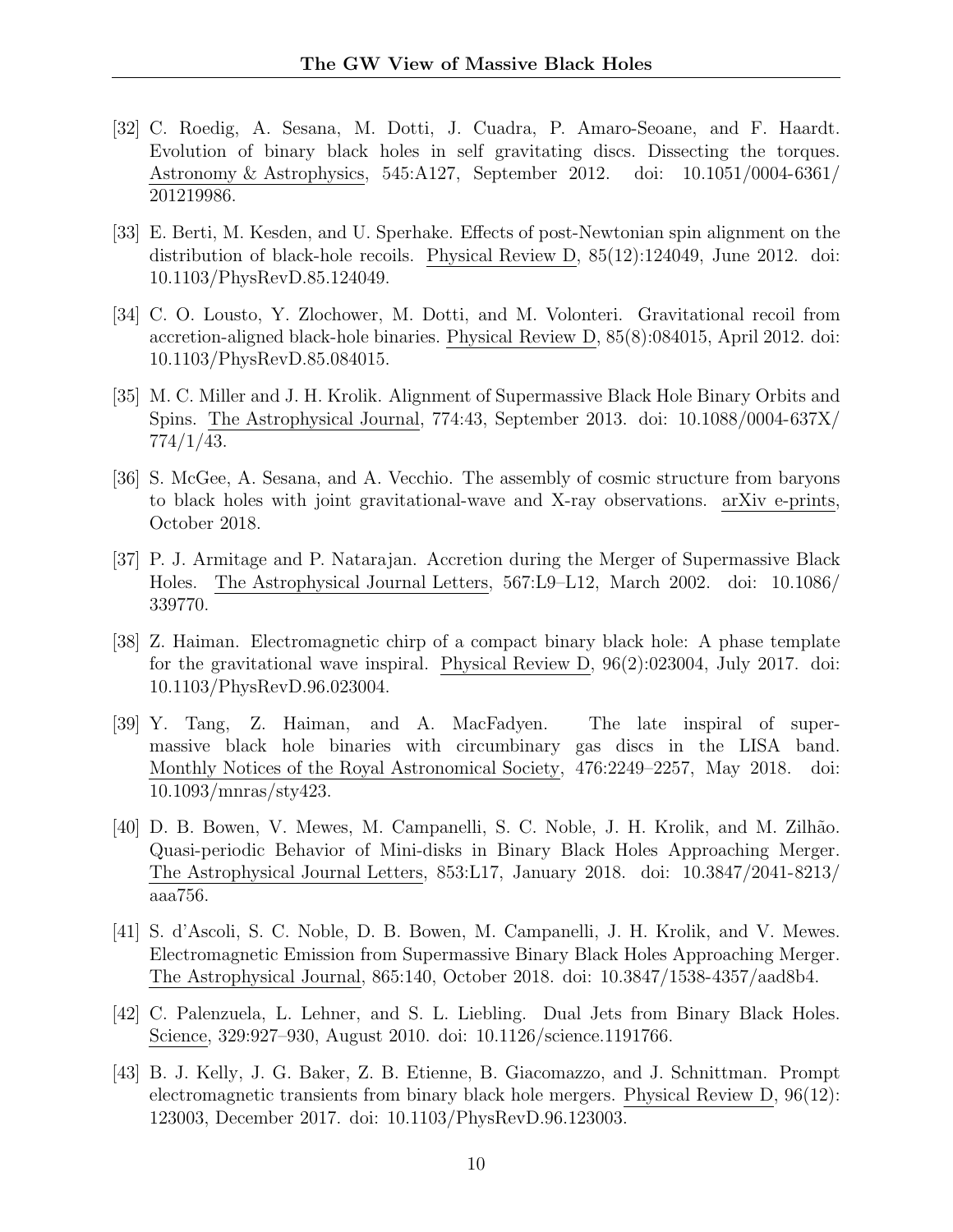- [44] E. M. Rossi, G. Lodato, P. J. Armitage, J. E. Pringle, and A. R. King. Black hole mergers: the first light. Monthly Notices of the Royal Astronomical Society, 401:2021– 2035, January 2010. doi: 10.1111/j.1365-2966.2009.15802.x.
- [45] M. C. Begelman, R. D. Blandford, and M. J. Rees. Massive black hole binaries in active galactic nuclei. Nature, 287:307–309, September 1980. doi: 10.1038/287307a0.
- [46] F. M. Khan, A. Just, and D. Merritt. Efficient Merger of Binary Supermassive Black Holes in Merging Galaxies. The Astrophysical Journal, 732:89, May 2011. doi: 10.1088/ 0004-637X/732/2/89.
- [47] F. M. Khan, K. Holley-Bockelmann, P. Berczik, and A. Just. Supermassive Black Hole Binary Evolution in Axisymmetric Galaxies: The Final Parsec Problem is Not a Problem. The Astrophysical Journal, 773:100, August 2013. doi: 10.1088/0004-637X/ 773/2/100.
- [48] E. Vasiliev, F. Antonini, and D. Merritt. The Final-parsec Problem in Nonspherical Galaxies Revisited. The Astrophysical Journal, 785:163, April 2014. doi: 10.1088/ 0004-637X/785/2/163.
- [49] M. Colpi. Massive Binary Black Holes in Galactic Nuclei and Their Path to Coalescence. Space Science Reviews, 183:189–221, September 2014. doi: 10.1007/s11214-014-0067-1.
- [50] K. Holley-Bockelmann and F. M. Khan. Galaxy Rotation and Rapid Supermassive Binary Coalescence. The Astrophysical Journal, 810:139, September 2015. doi: 10. 1088/0004-637X/810/2/139.
- [51] F. M. Khan, D. Fiacconi, L. Mayer, P. Berczik, and A. Just. Swift Coalescence of Supermassive Black Holes in Cosmological Mergers of Massive Galaxies. The Astrophysical Journal, 828:73, September 2016. doi: 10.3847/0004-637X/828/2/ 73.
- [52] R. Souza Lima, L. Mayer, P. R. Capelo, and J. M. Bellovary. The Pairing of Accreting Massive Black Holes in Multiphase Circumnuclear Disks: the Interplay Between Radiative Cooling, Star Formation, and Feedback Processes. The Astrophysical Journal, 838: 13, March 2017. doi: 10.3847/1538-4357/aa5d19.
- [53] M. Tremmel, M. Karcher, F. Governato, M. Volonteri, T. R. Quinn, A. Pontzen, L. Anderson, and J. Bellovary. The Romulus cosmological simulations: a physical approach to the formation, dynamics and accretion models of SMBHs. Monthly Notices of the Royal Astronomical Society, 470:1121–1139, September 2017. doi: 10.1093/mnras/stx1160.
- [54] A. Sesana. Self Consistent Model for the Evolution of Eccentric Massive Black Hole Binaries in Stellar Environments: Implications for Gravitational Wave Observations. The Astrophysical Journal, 719:851–864, August 2010. doi: 10.1088/0004-637X/719/ 1/851.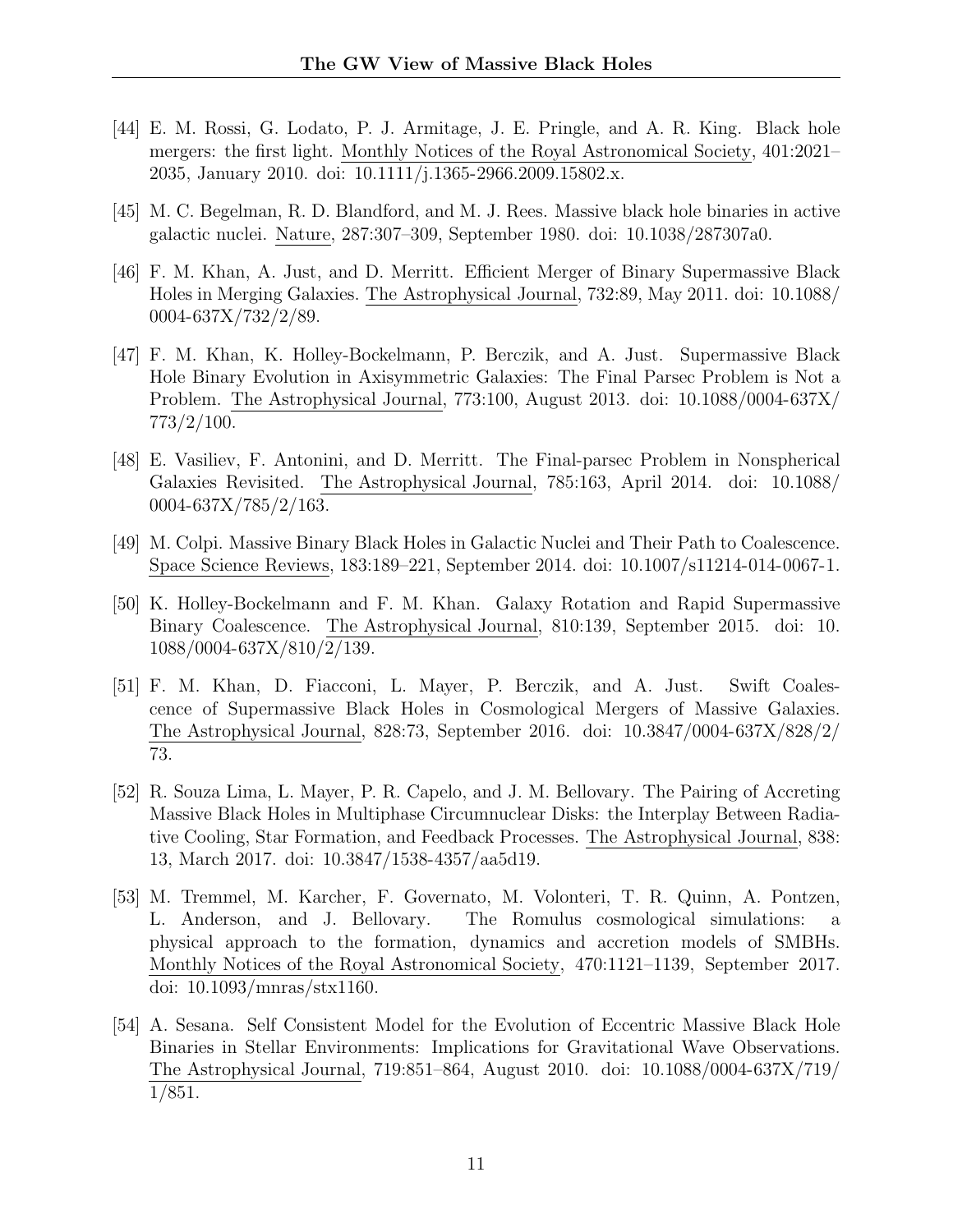- [55] M. A. Mirza, A. Tahir, F. M. Khan, H. Holley-Bockelmann, A. M. Baig, P. Berczik, and F. Chishtie. Galaxy rotation and supermassive black hole binary evolution. Monthly Notices of the Royal Astronomical Society, 470:940–947, September 2017. doi: 10.1093/mnras/stx1248.
- [56] S. Callegari, S. Kazantzidis, L. Mayer, M. Colpi, J. M. Bellovary, T. Quinn, and J. Wadsley. Growing Massive Black Hole Pairs in Minor Mergers of Disk Galaxies. The Astrophysical Journal, 729:85, March 2011. doi: 10.1088/0004-637X/729/2/85.
- [57] M. Bonetti, A. Sesana, F. Haardt, E. Barausse, and M. Colpi. Post-Newtonian Evolution of Massive Black Hole Triplets in Galactic Nuclei: IV. Implications for LISA. arXiv e-prints, December 2018.
- [58] Z. Arzoumanian, P. T. Baker, A. Brazier, S. Burke-Spolaor, S. J. Chamberlin, S. Chatterjee, B. Christy, J. M. Cordes, N. J. Cornish, F. Crawford, H. Thankful Cromartie, K. Crowter, M. DeCesar, P. B. Demorest, T. Dolch, J. A. Ellis, R. D. Ferdman, E. Ferrara, W. M. Folkner, E. Fonseca, N. Garver-Daniels, P. A. Gentile, R. Haas, J. S. Hazboun, E. A. Huerta, K. Islo, G. Jones, M. L. Jones, D. L. Kaplan, V. M. Kaspi, M. T. Lam, T. J. W. Lazio, L. Levin, A. N. Lommen, D. R. Lorimer, J. Luo, R. S. Lynch, D. R. Madison, M. A. McLaughlin, S. T. McWilliams, C. M. F. Mingarelli, C. Ng, D. J. Nice, R. S. Park, T. T. Pennucci, N. S. Pol, S. M. Ransom, P. S. Ray, A. Rasskazov, X. Siemens, J. Simon, R. Spiewak, I. H. Stairs, D. R. Stinebring, K. Stovall, J. Swiggum, S. R. Taylor, M. Vallisneri, R. van Haasteren, S. Vigeland, W. W. Zhu, and NANOGrav Collaboration. The NANOGrav 11 Year Data Set: Pulsar-timing Constraints on the Stochastic Gravitational-wave Background. The Astrophysical Journal, 859:47, May 2018. doi: 10.3847/1538-4357/aabd3b.
- [59] S. Chen, H. Middleton, A. Sesana, W. Del Pozzo, and A. Vecchio. Probing the assembly history and dynamical evolution of massive black hole binaries with pulsar timing arrays. Monthly Notices of the Royal Astronomical Society, 468:404–417, June 2017. doi: 10. 1093/mnras/stx475.

<sup>1</sup> M. Colpi, Department of Physics, University of Milano Bicocca, Piazza della Scienza 3, I20126 Milano, Italy

<sup>2</sup> K. Holley-Bockelmann, Physics and Astronomy Department, University of Vanderbilt, PMB 401807, 2301 Vanderbilt Place, Nashville, USA

<sup>3</sup> T.Bogdanović, Center for Relativistic Astrophysics, School of Physics, Georgia Institute of Technology, Atlanta GA 30332, USA

<sup>4</sup> P. Natarajan, Department of Astronomy, Yale University, New Haven, CT 06511, USA

<sup>5</sup> A. Sesana, School of Physics and Astronomy, University of Birmingham, Edgbaston, Birmingham B15 2TT, United Kingdom

<sup>6</sup> M. Tremmel, Yale Center for Astronomy and Astrophysics, Physics Department, P.O. Box 208120, New Haven, CT 06520, USA